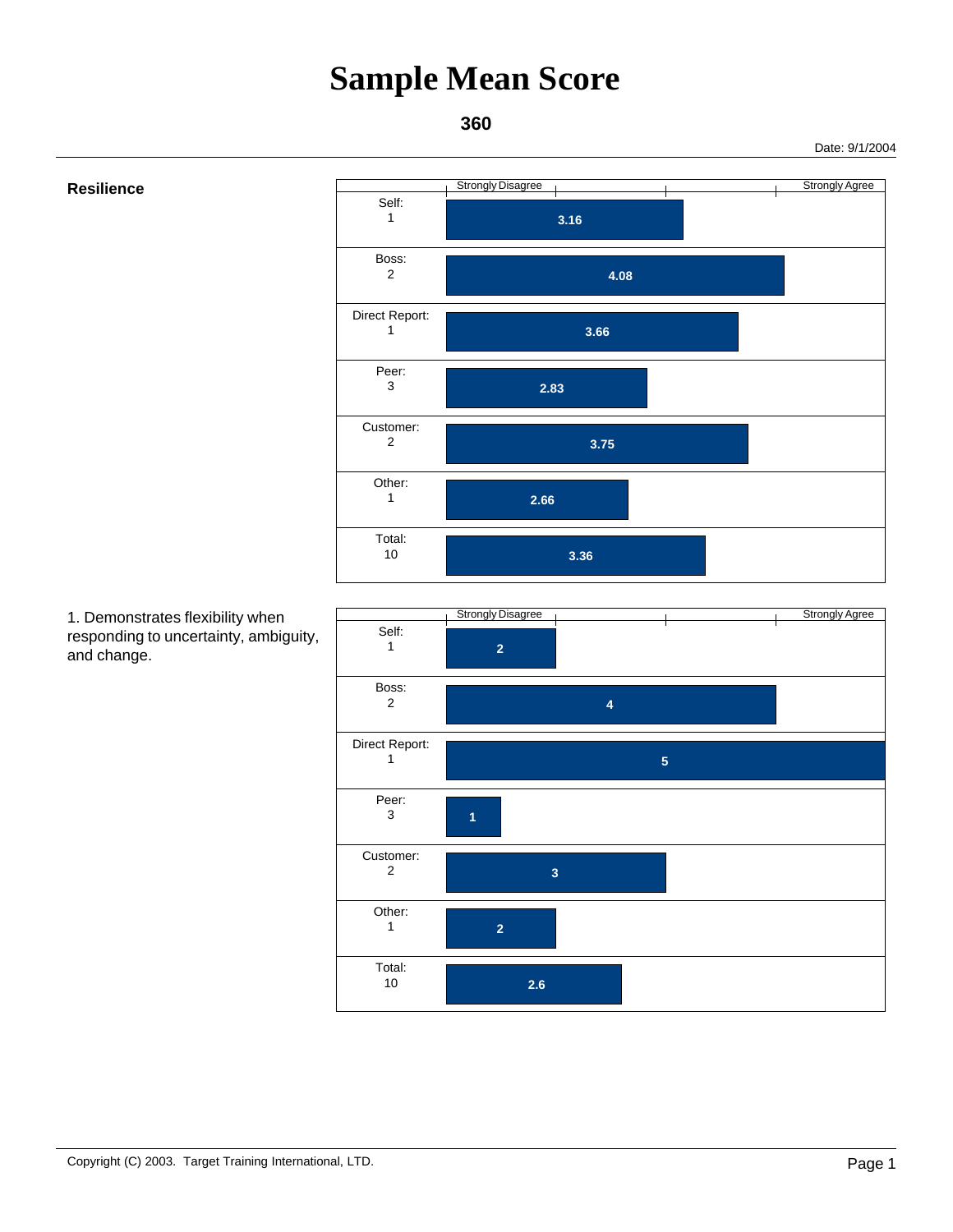**360** 

 2. Develops structured or organized approaches to managing ambiguity. Strongly Disagree Strongly Agree  **5**  Self: 1  **4**  Boss: 2  **2**  Direct Report: 1  **2.33**  Peer: 3  **4.5**  Customer: 2  **4**  Other: 1  **3.5**  Total: 10 Strongly Disagree Communication Communication Communication Communication Communication Communication Communication  **1**  Self: 1  **3**  Boss: 2  **1**  Direct Report: 1  **2.66**  Peer: 3  **4.5**  Customer: 2  **1**  Other: 1  **2.6**  Total: 10

 3. Displays a sense of security and self-assurance.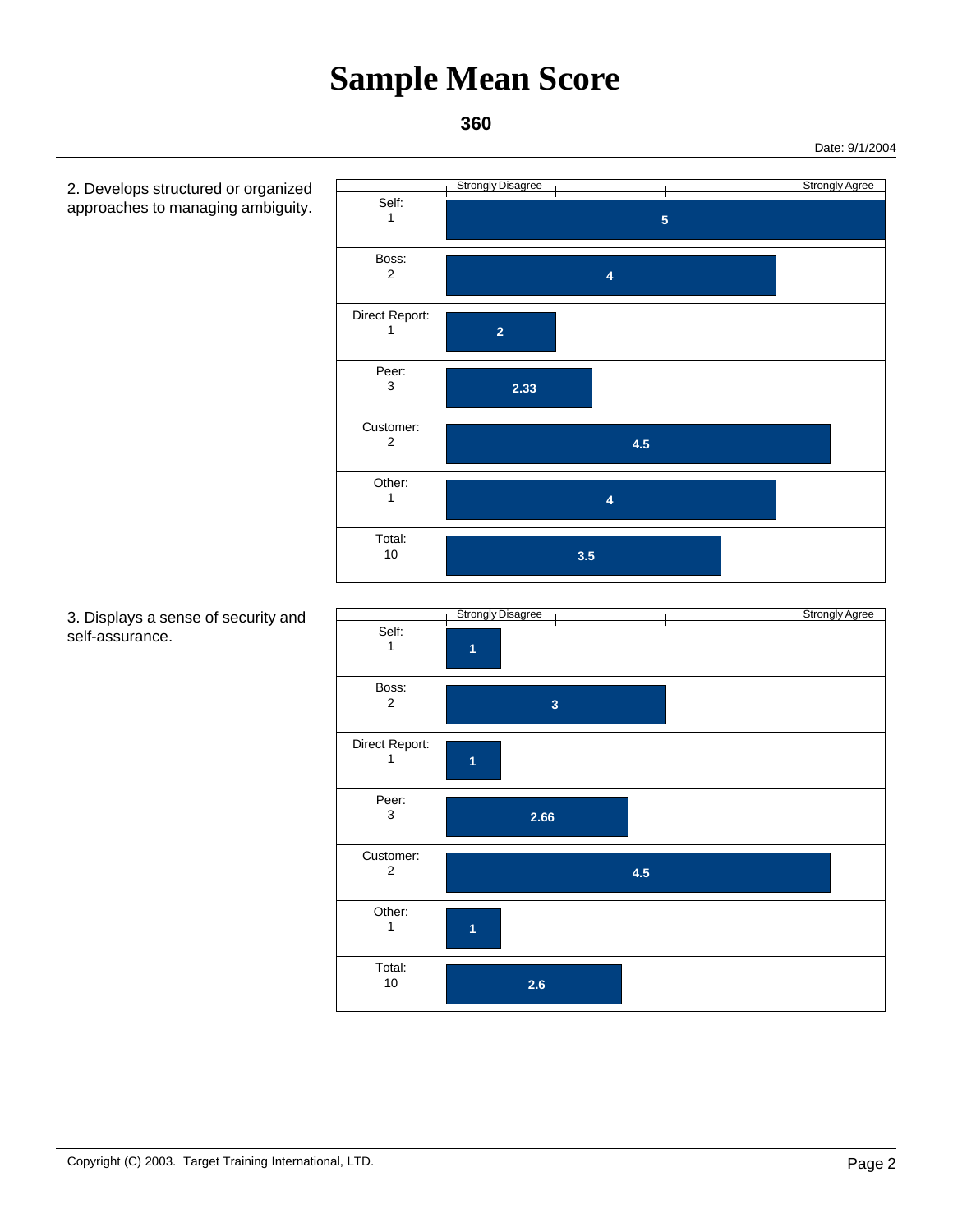**360** 

 4. Has a clear vision of what he/she wants to achieve. Strongly Disagree Contract Contract Contract Contract Contract Contract Contract Contract Contract Contract Contract Contract Contract Contract Contract Contract Contract Contract Contract Contract Contract Contract Contra  **4**  Self: 1  **5**  Boss: 2  **5**  Direct Report: 1  **3.33**  Peer: 3  **4.5**  Customer: 2  **1**  Other: 1  **3.9**  Total: 10 5. Manages change rather than fighting against it. Strongly Disagree Communication Communication Communication Communication Communication Communication Communication  **2**  Self: 1  **5**  Boss: 2  **4**  Direct Report: 1  **4.66**  Peer: 3  **3.5**  Customer: 2  **3**  Other: 1  **4**  Total: 10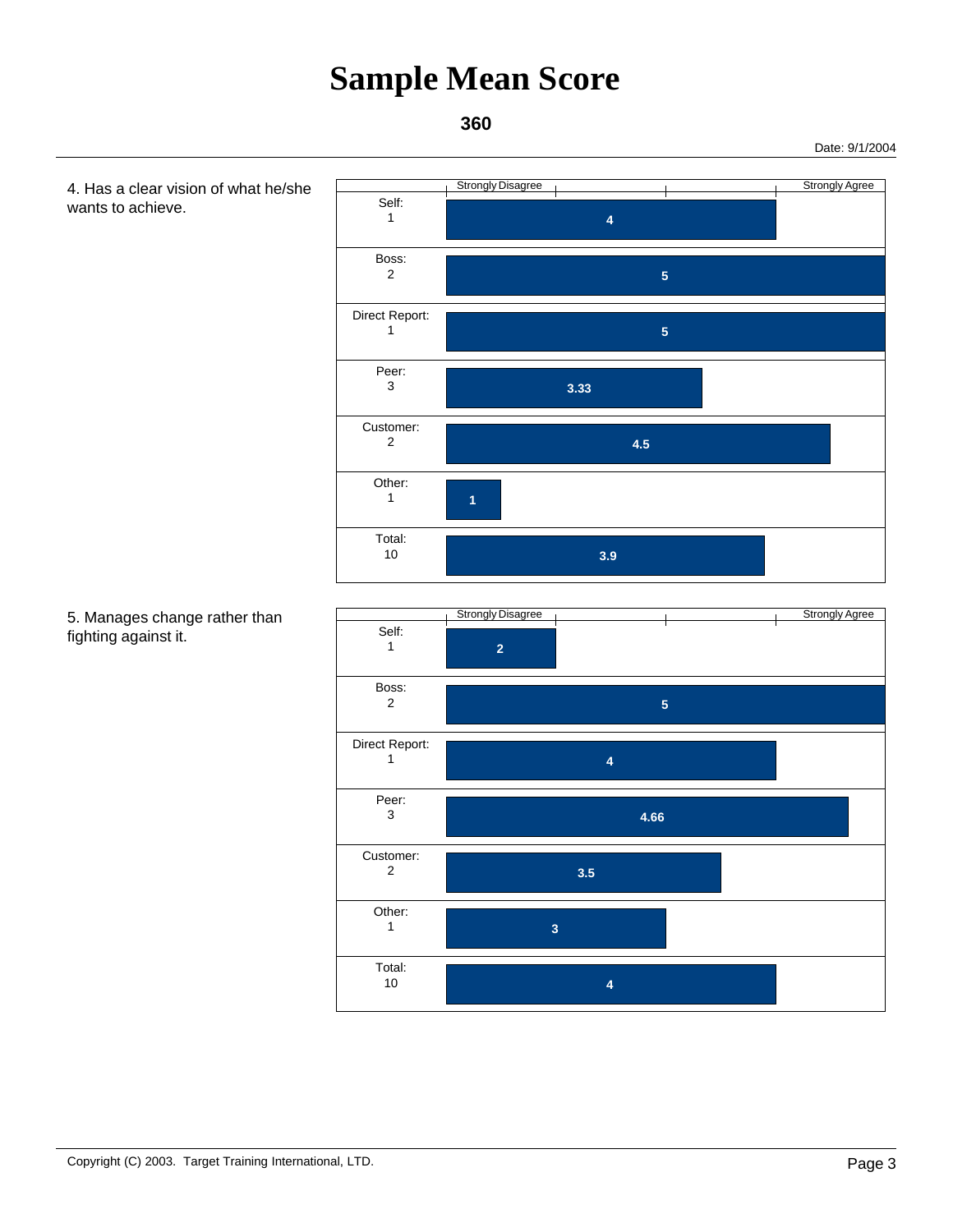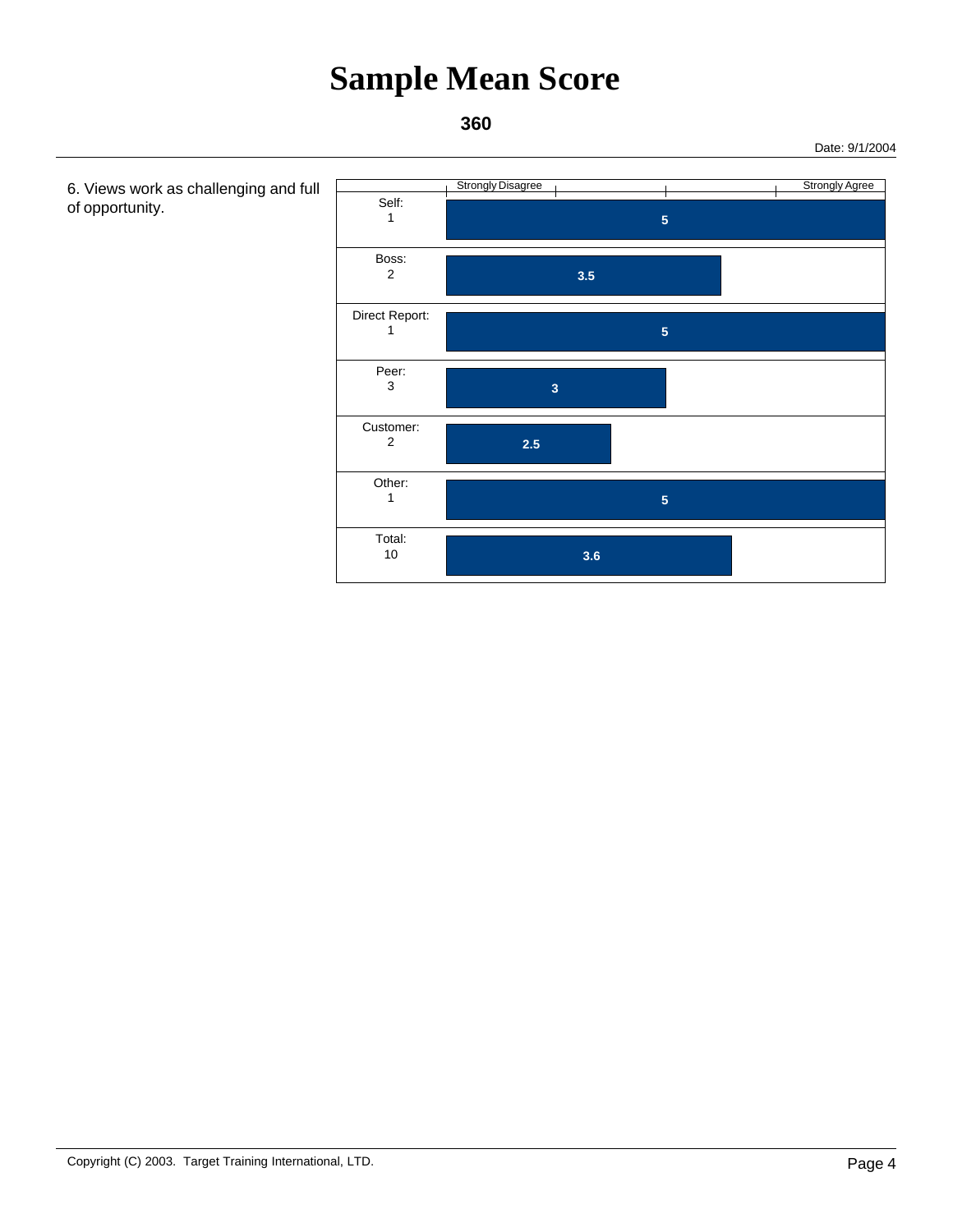#### **360**

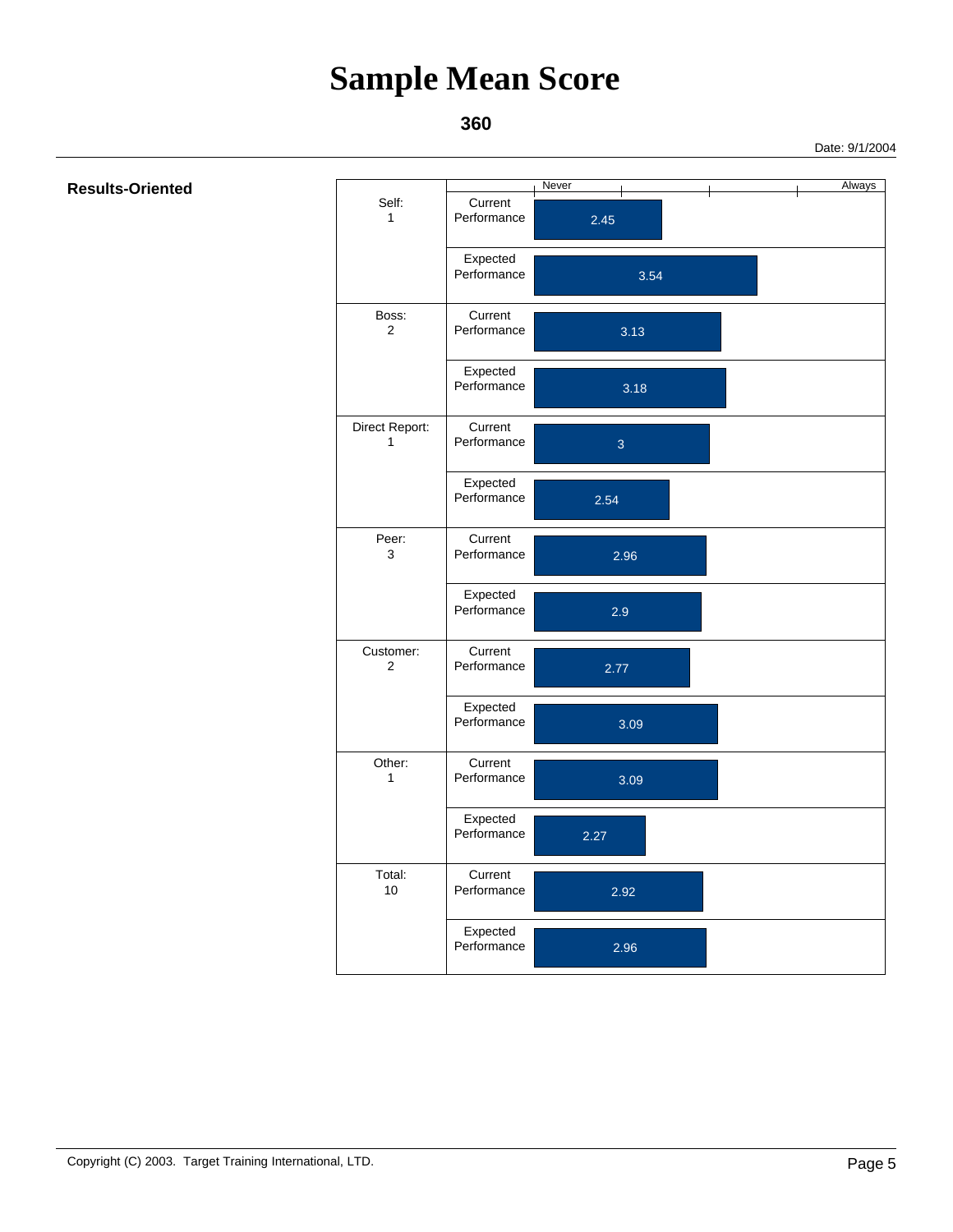### **360**

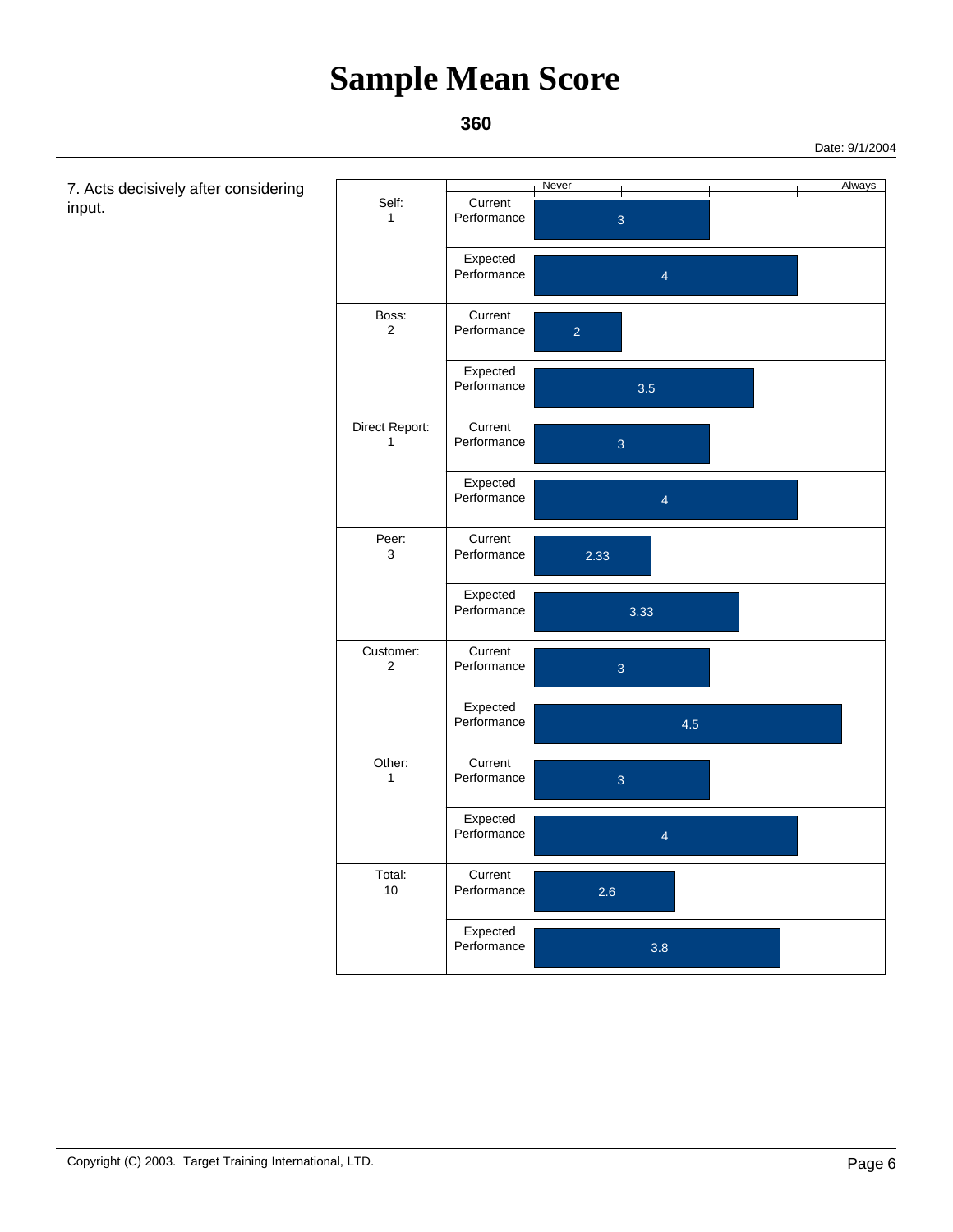#### **360**

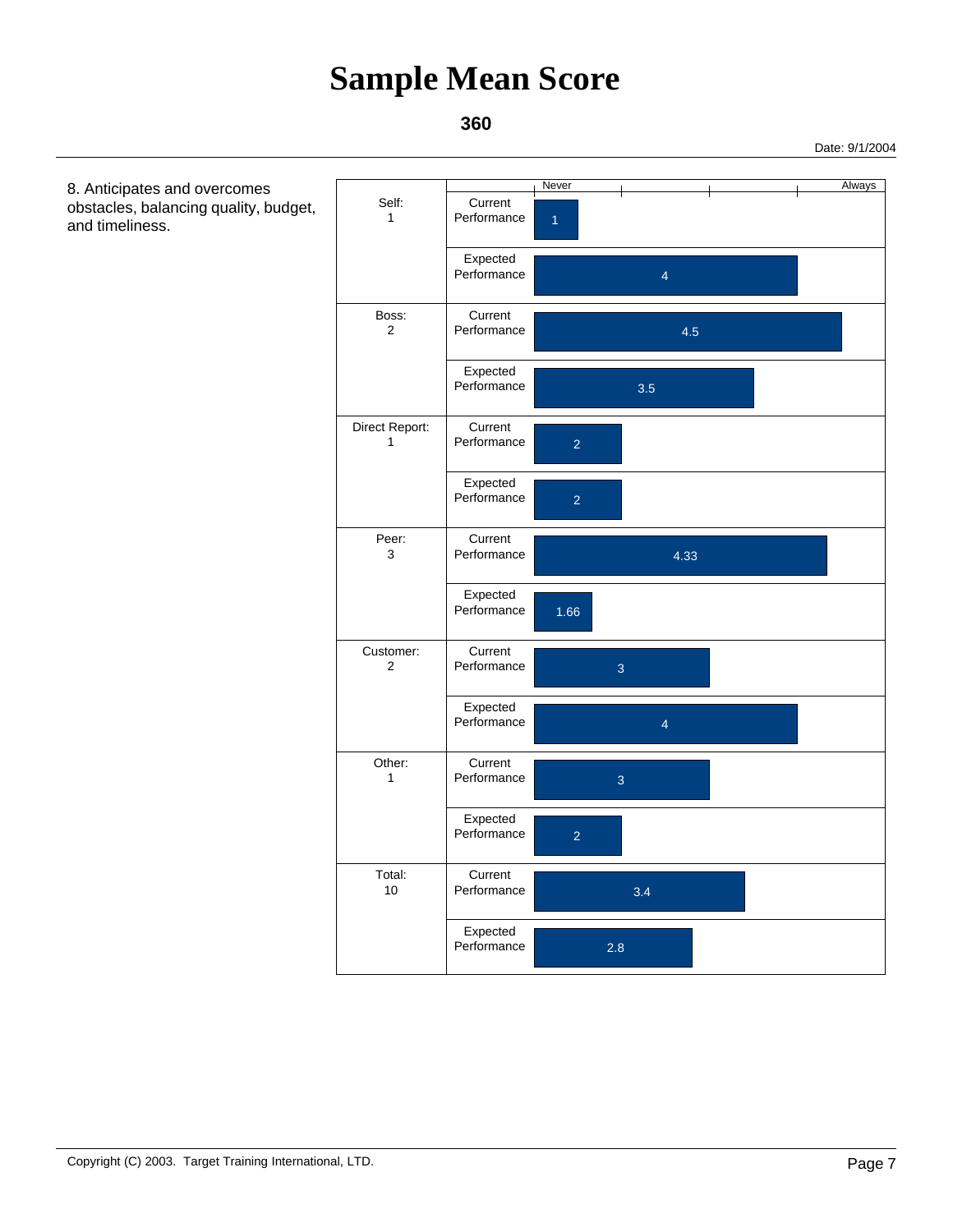### **360**

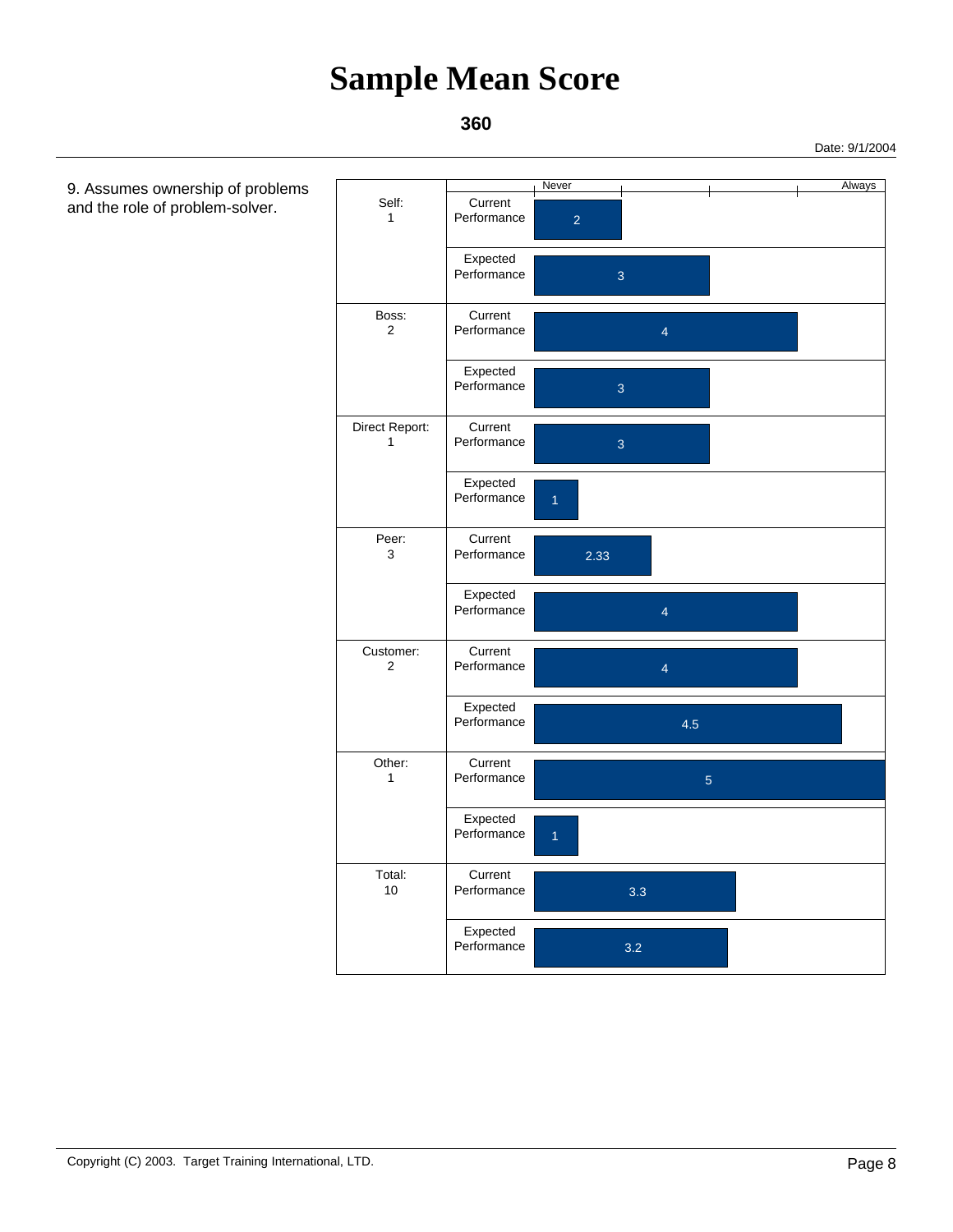#### **360**

Date: 9/1/2004

 10. Demonstrates personal Never and the set of the set of the Always Self: 1 Performance 4 Current 4 Expected **Performance**  Boss: 2 Performance 1.5 Current 2.5 Expected Performance Direct Report: 1 Performance 3 Current 2 Expected Performance Peer: 3 3.66 Performance Current 3.66 Expected Performance Customer: 2 Performance 1.5 Current 2.5 Expected Performance Other: 1 Performance 3 and 5 Current 3 Expected Performance Total: 10 Performance 2.9 Current 3 Expected **Performance**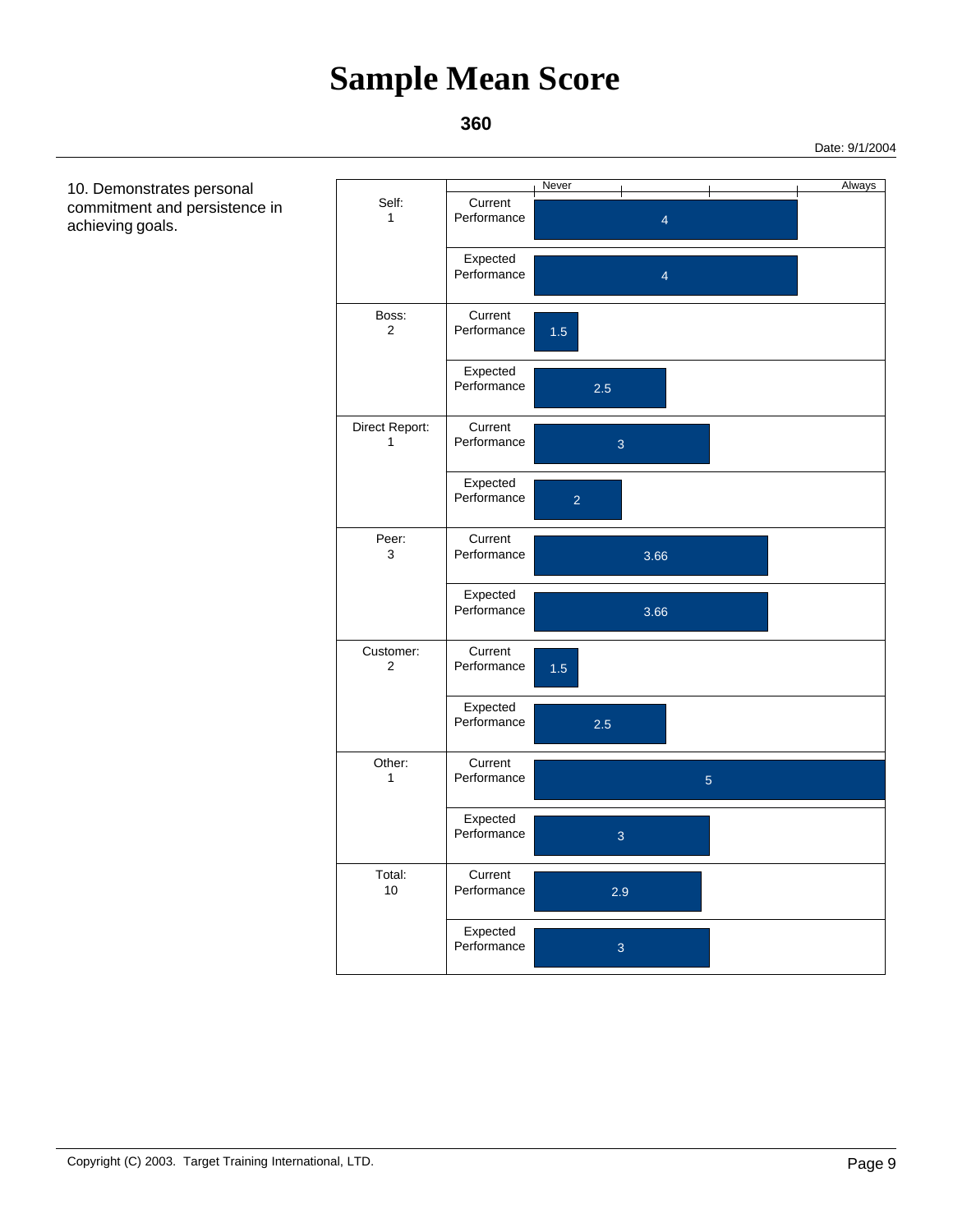### **360**

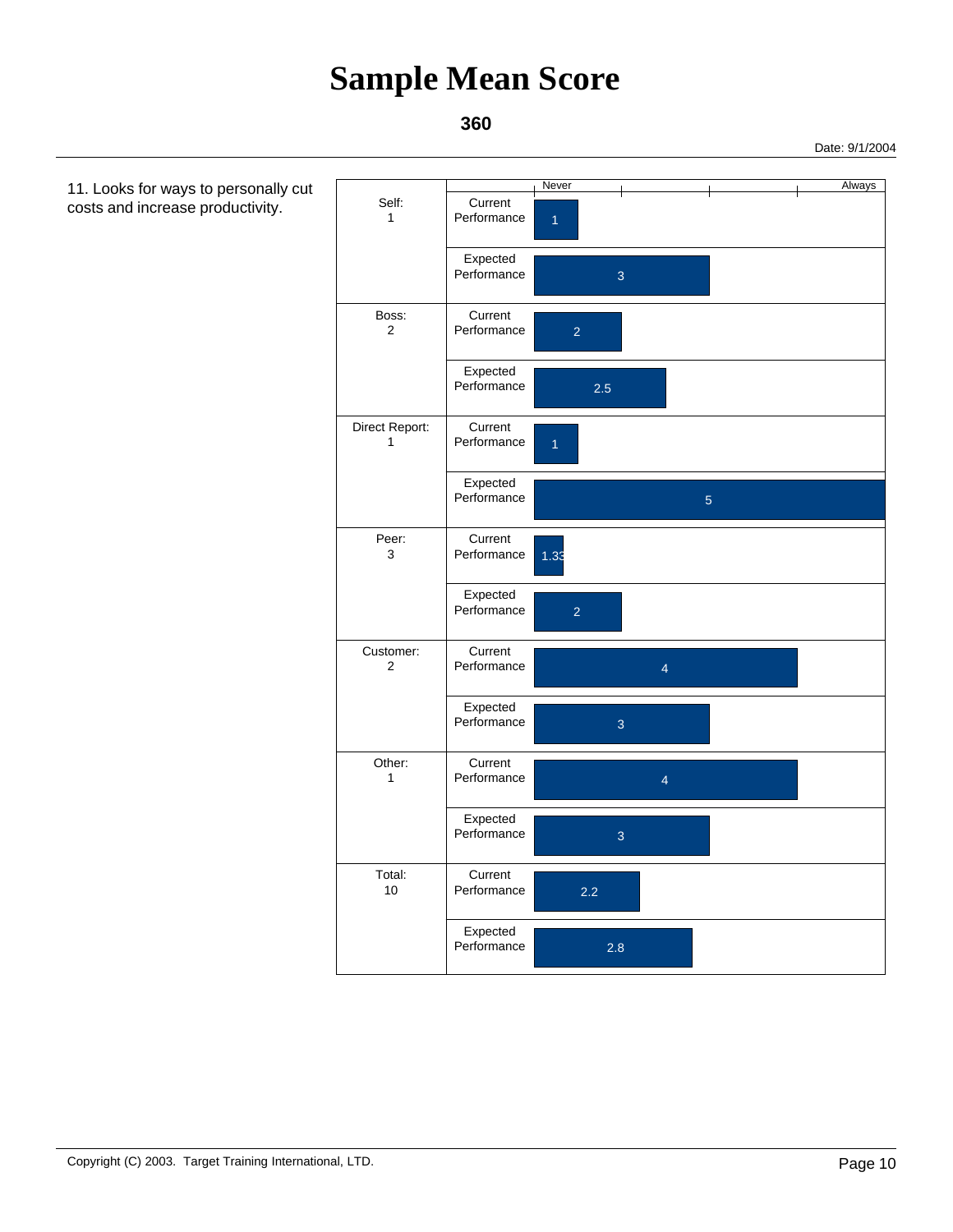#### **360**

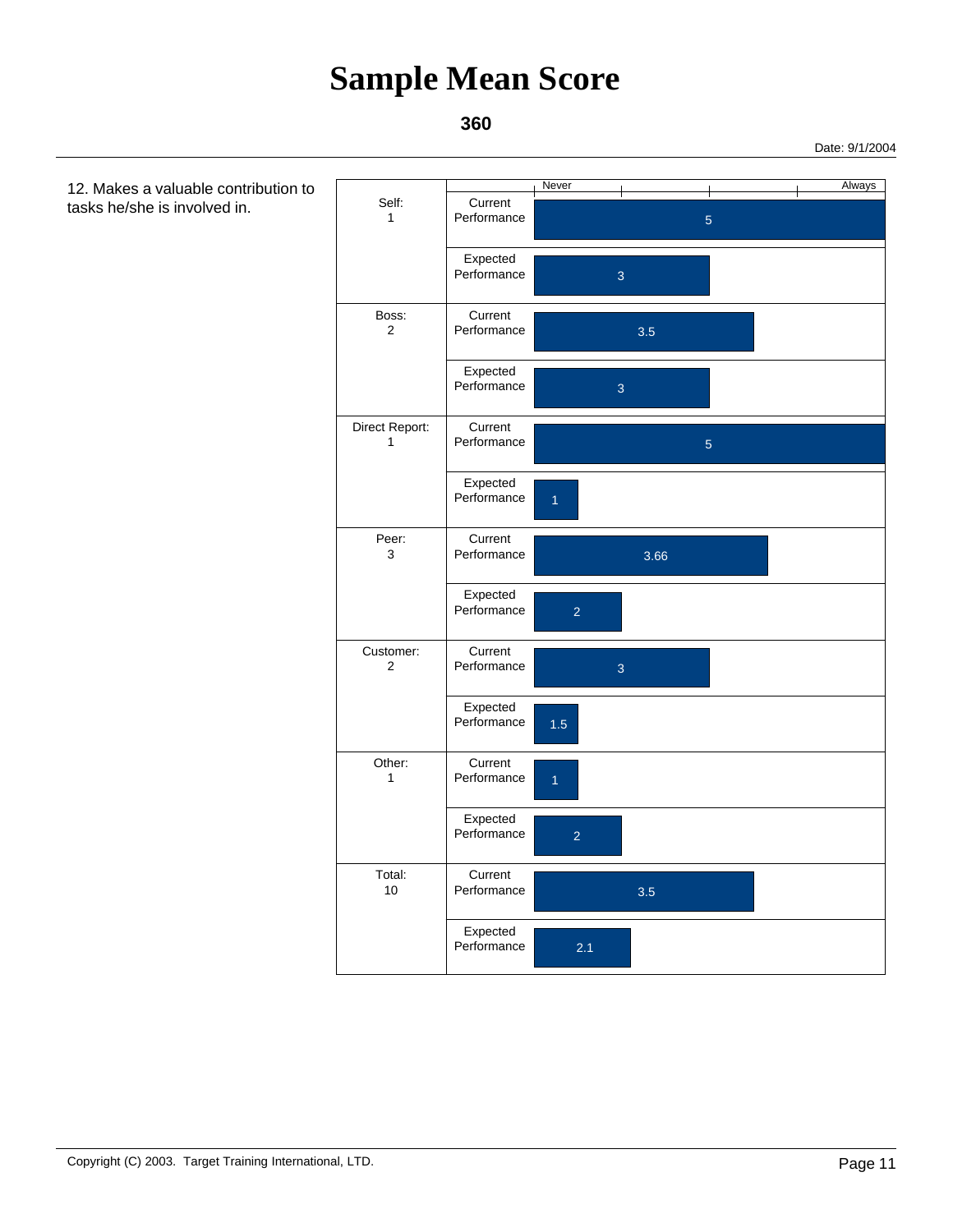#### **360**

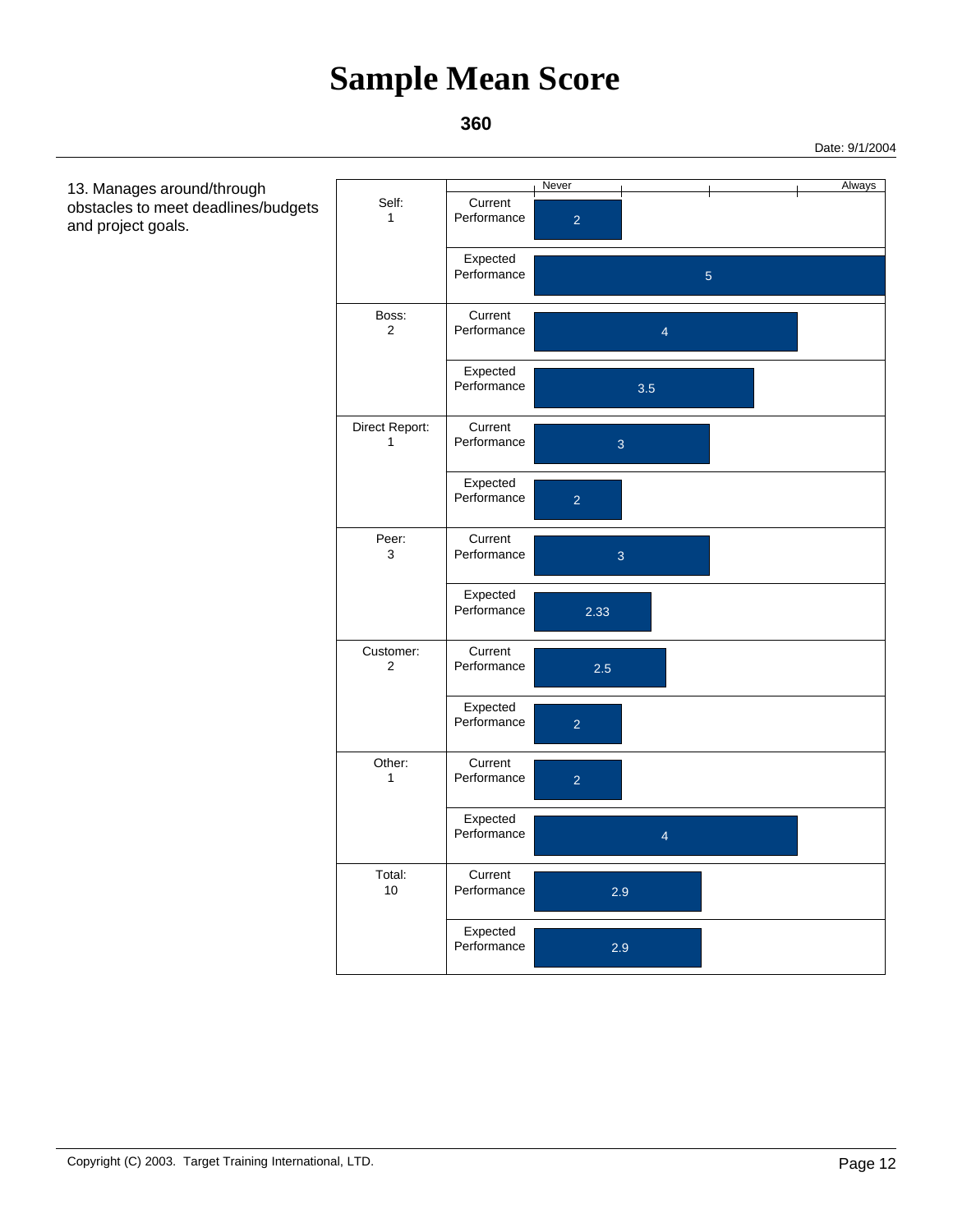### **360**

 14. Provides early warning to senior management when results are in jeopardy beyond personal/work group ability to correct.

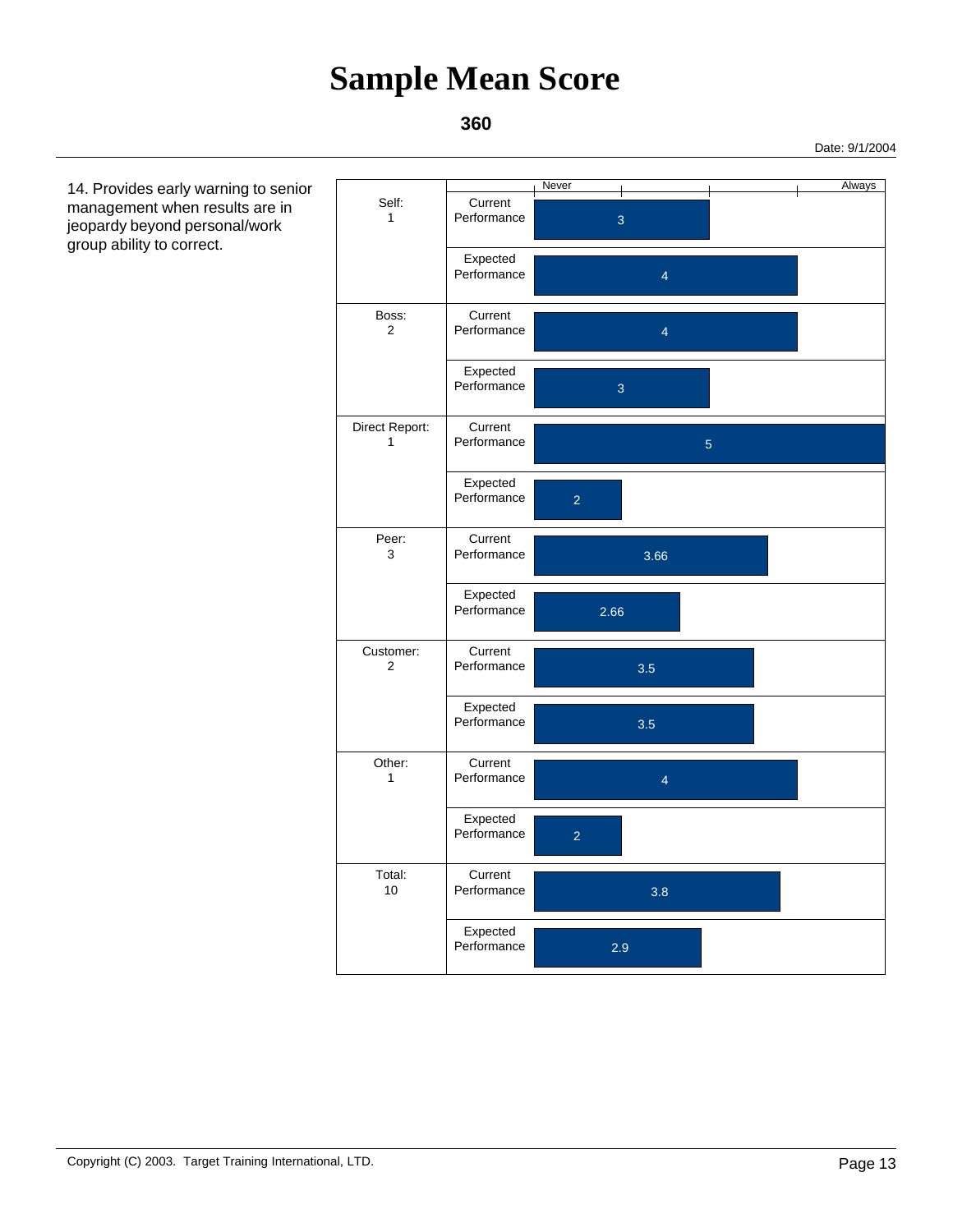

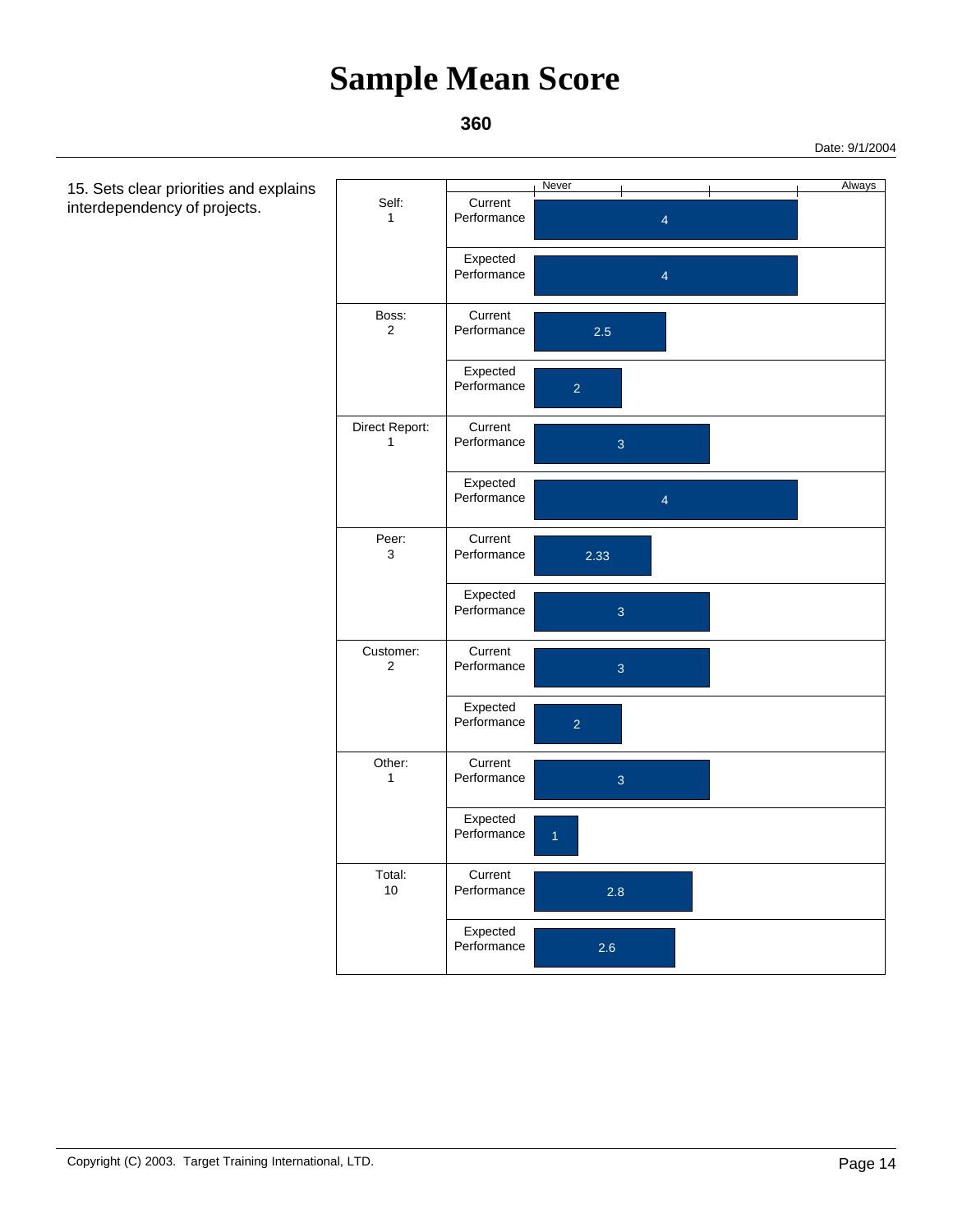### **360**

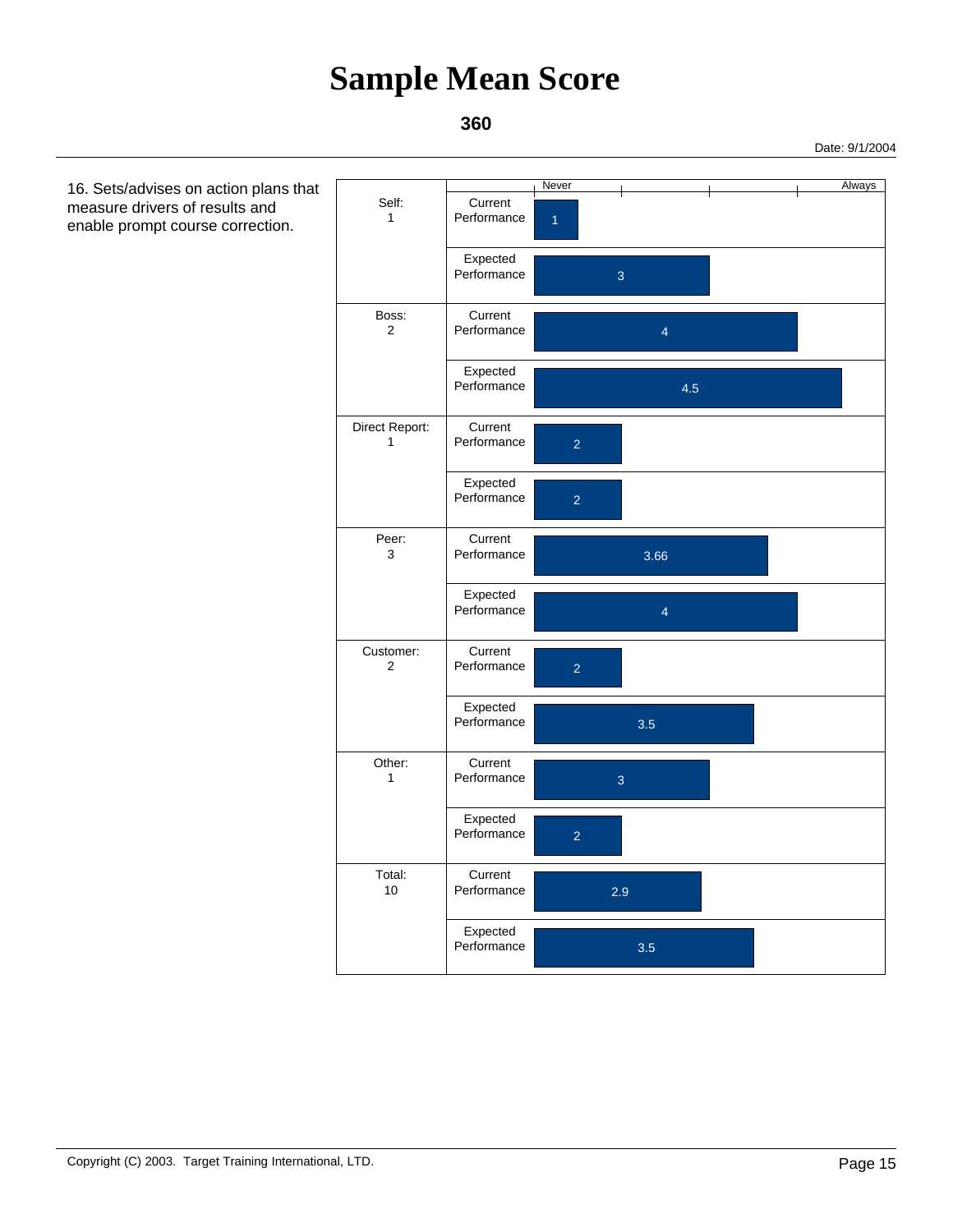#### **360**

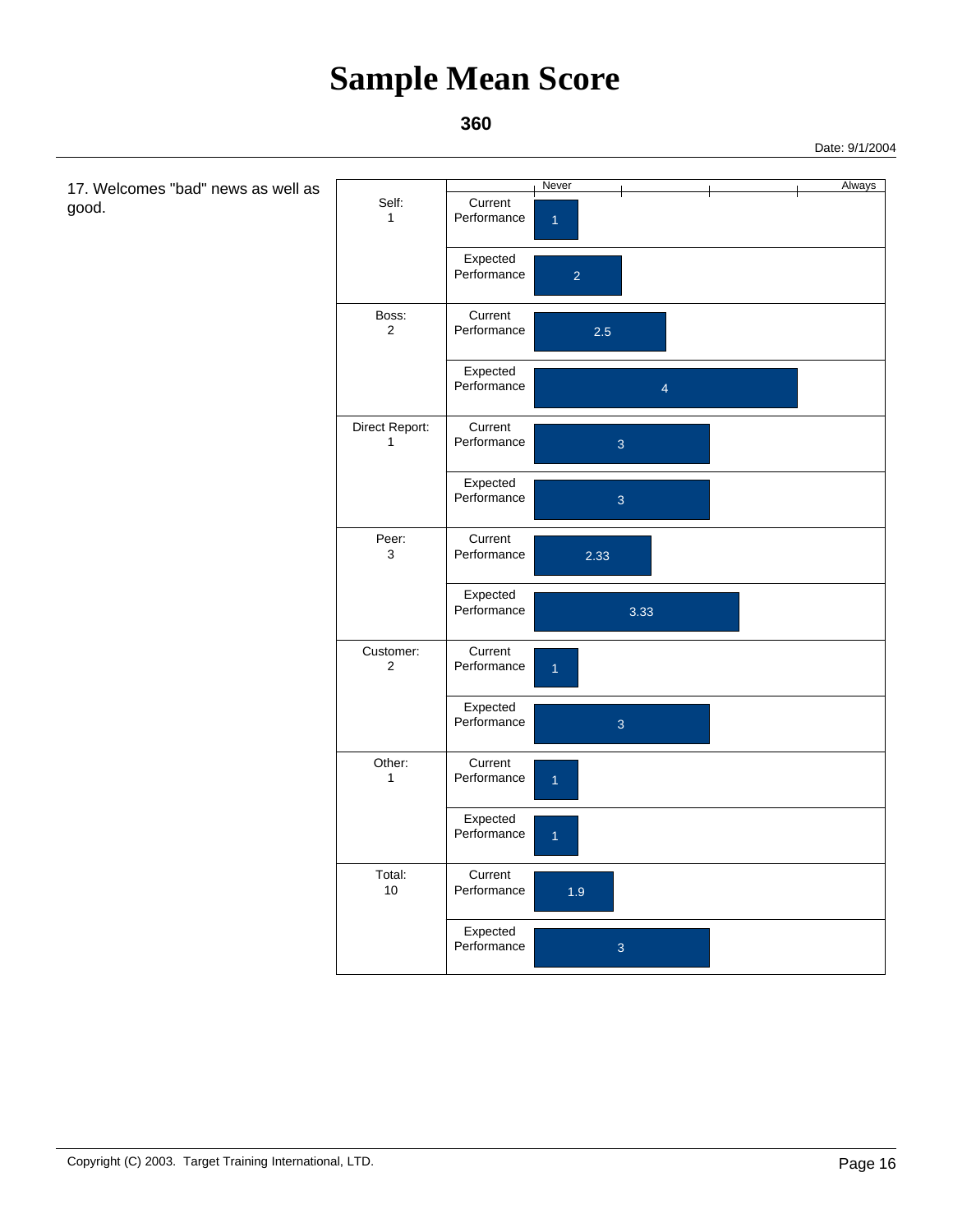### **360**

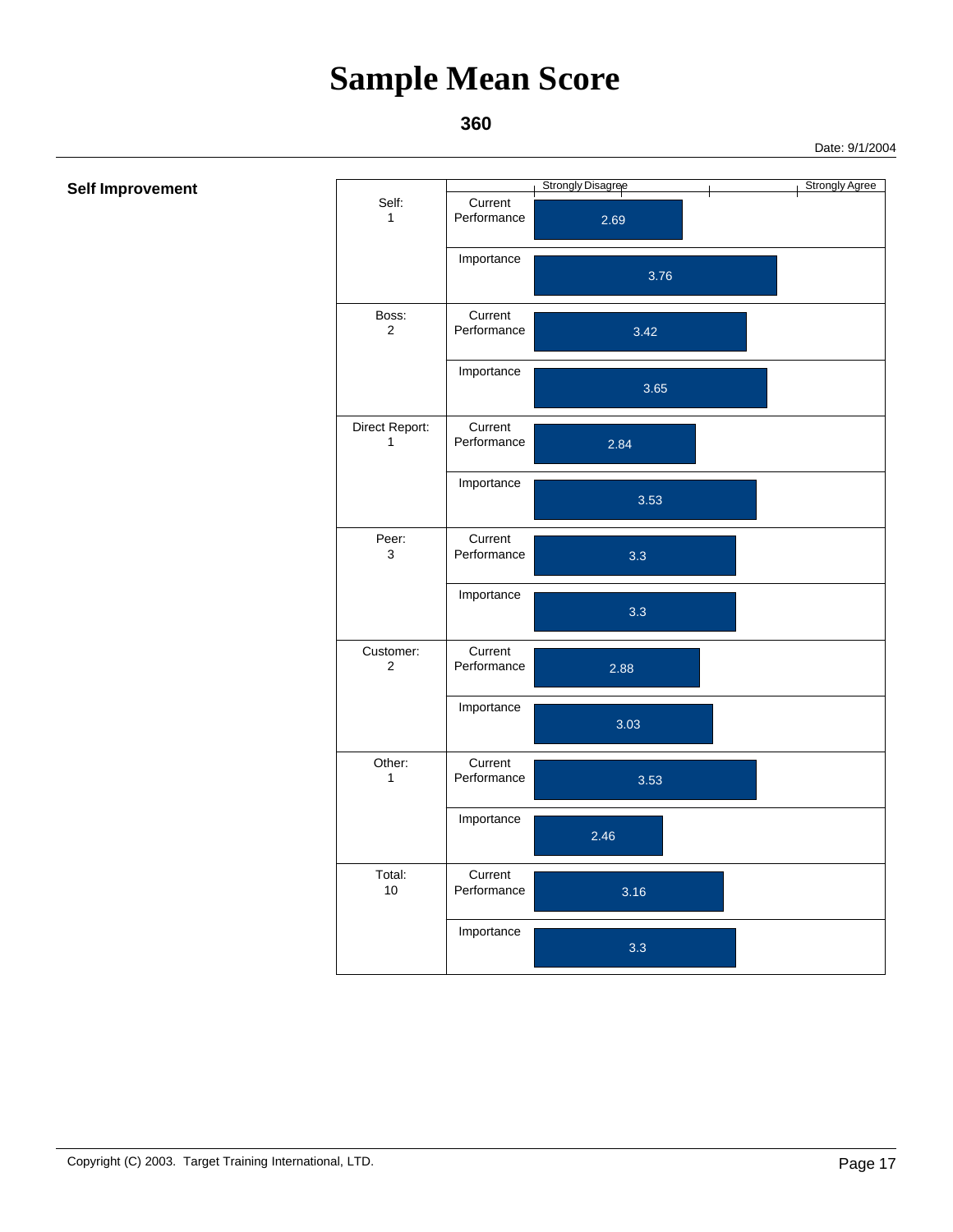### **360**

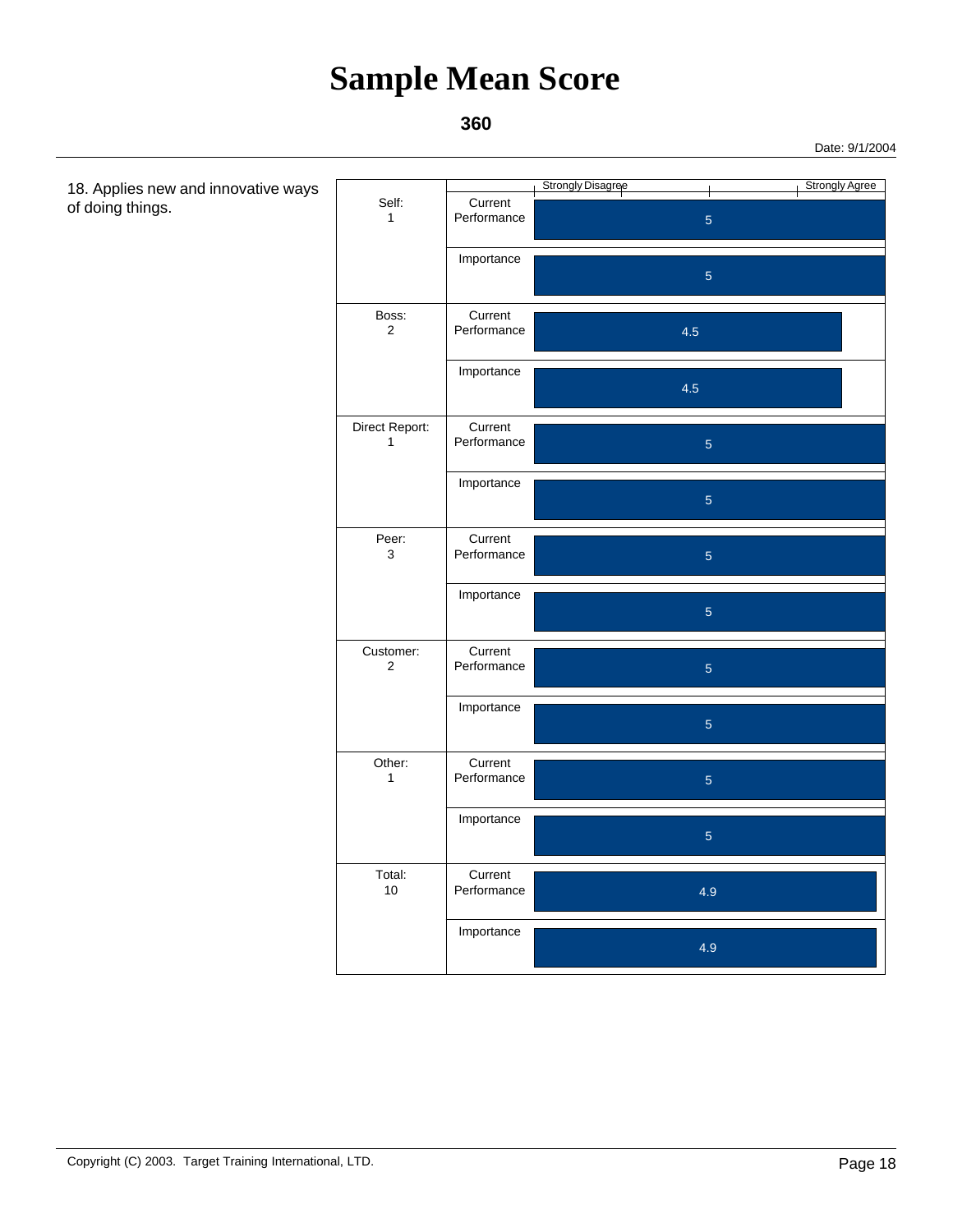

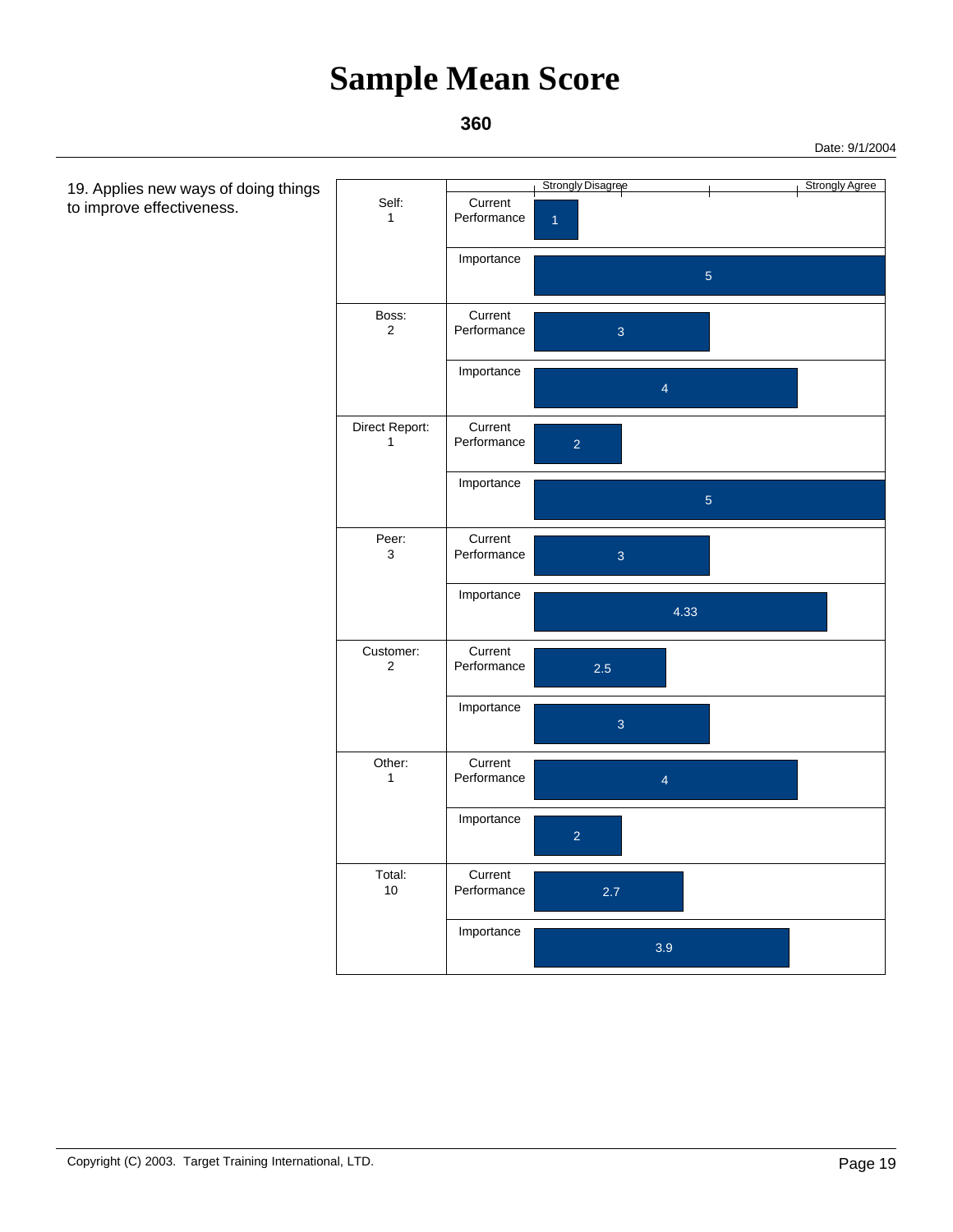

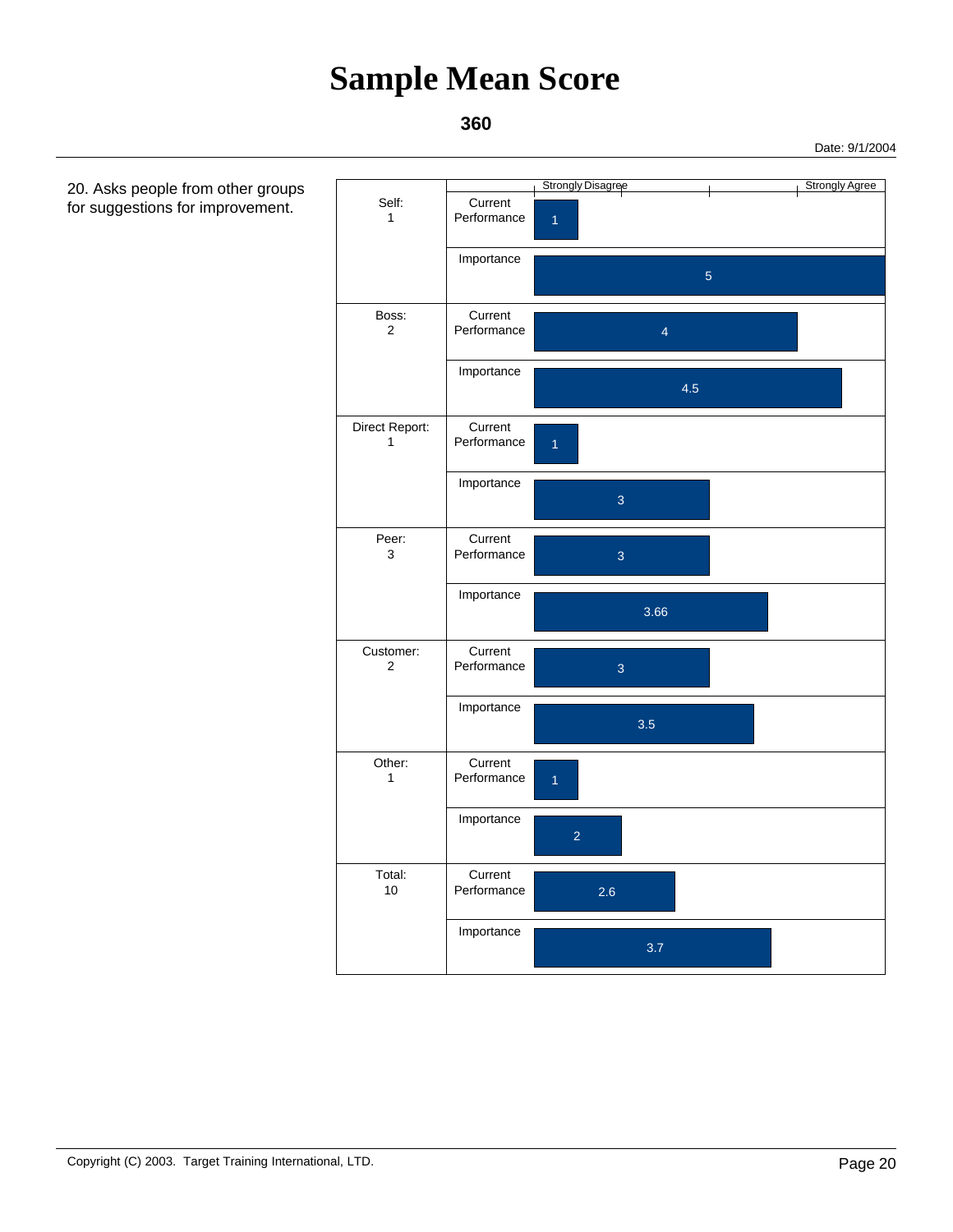### **360**

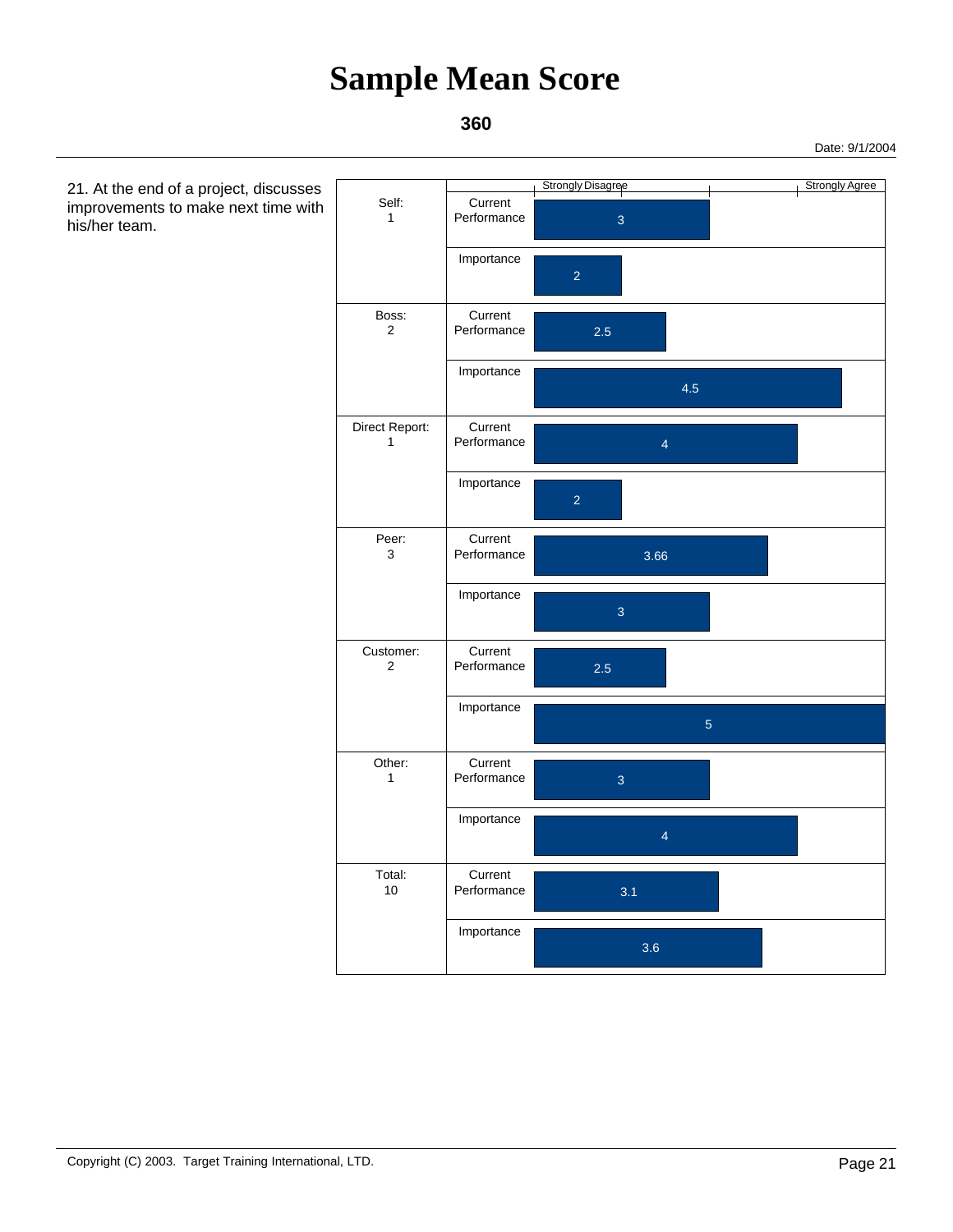### **360**

 22. Discusses lessons learned with his/her team to improve results next time.

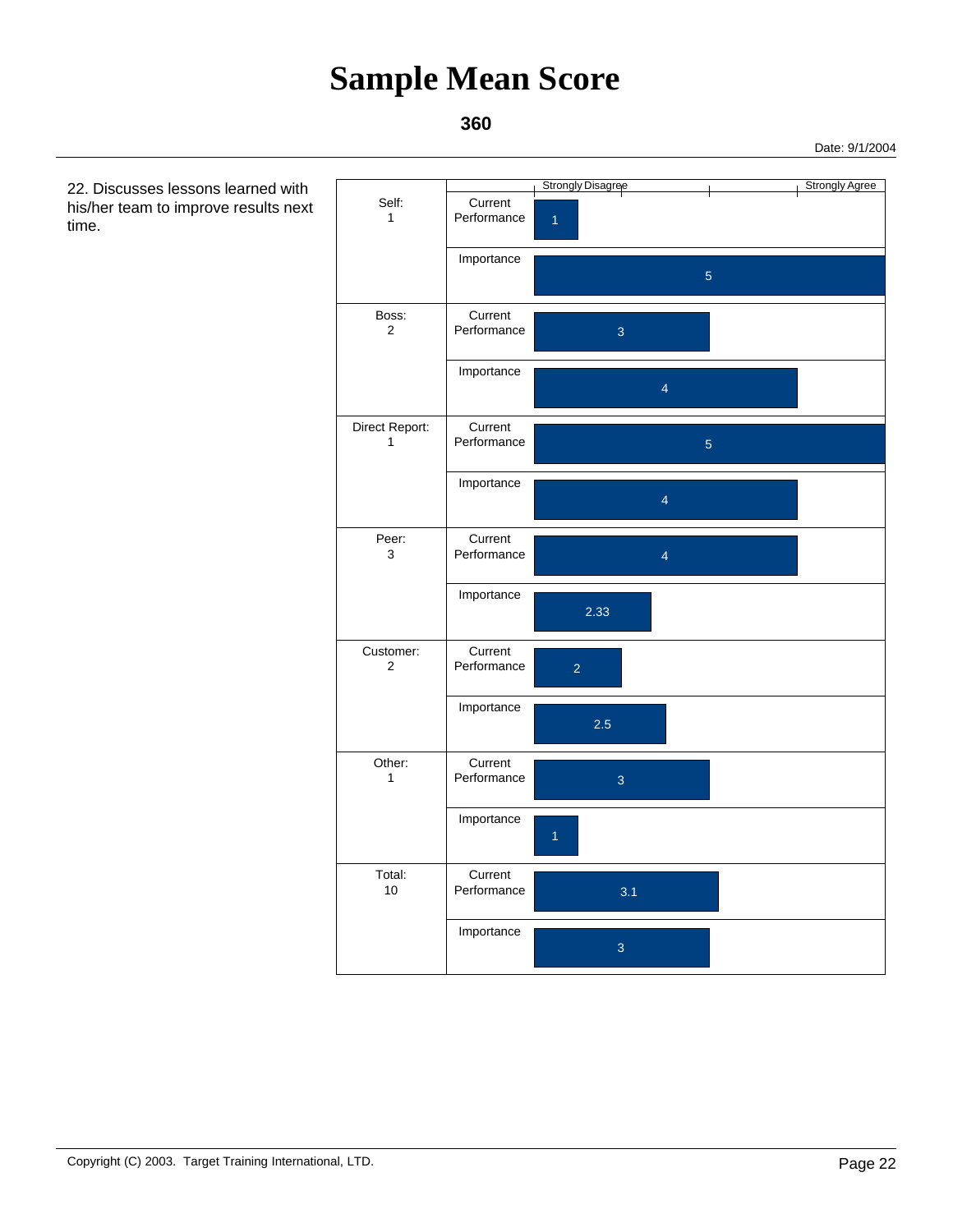### **360**

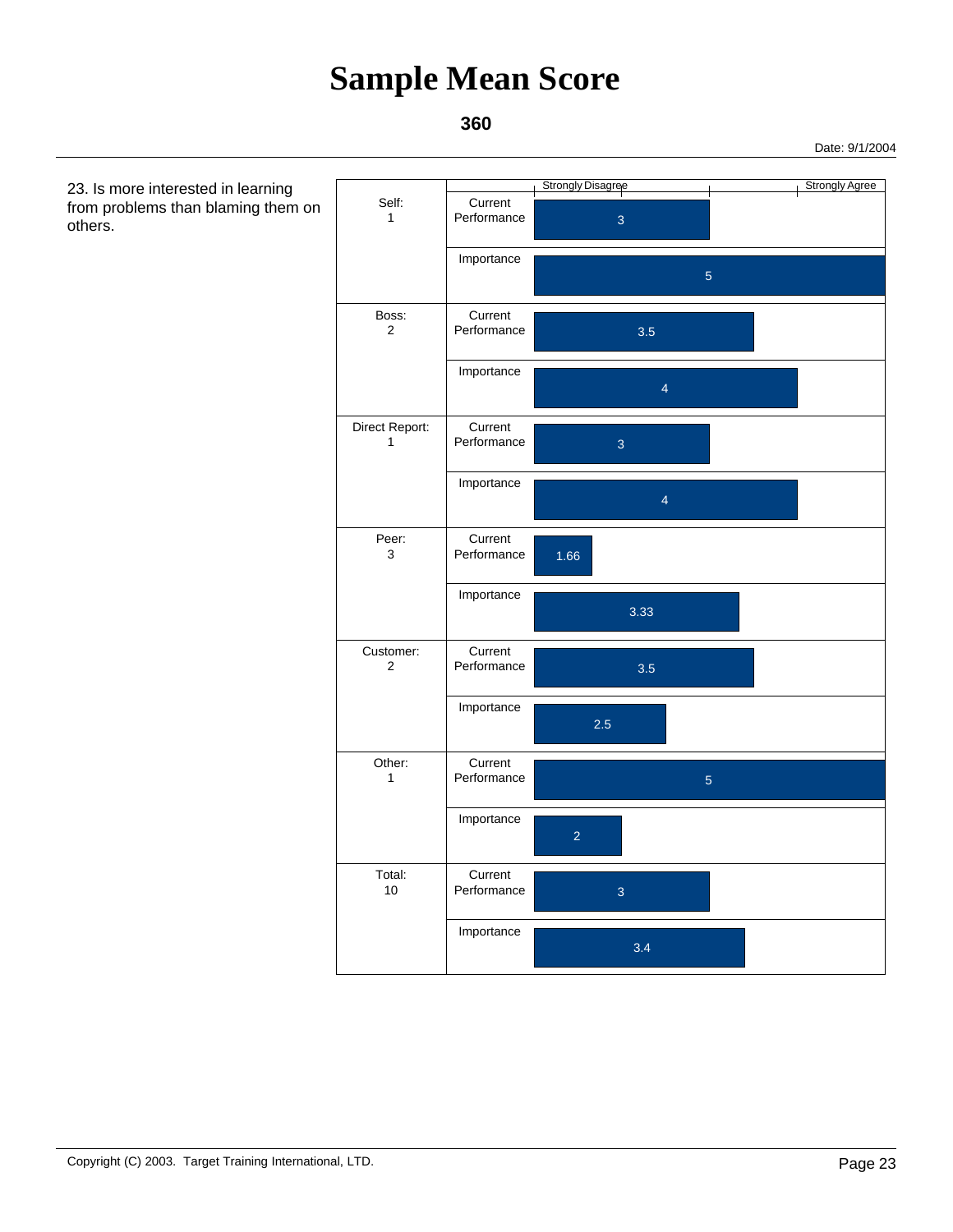### **360**

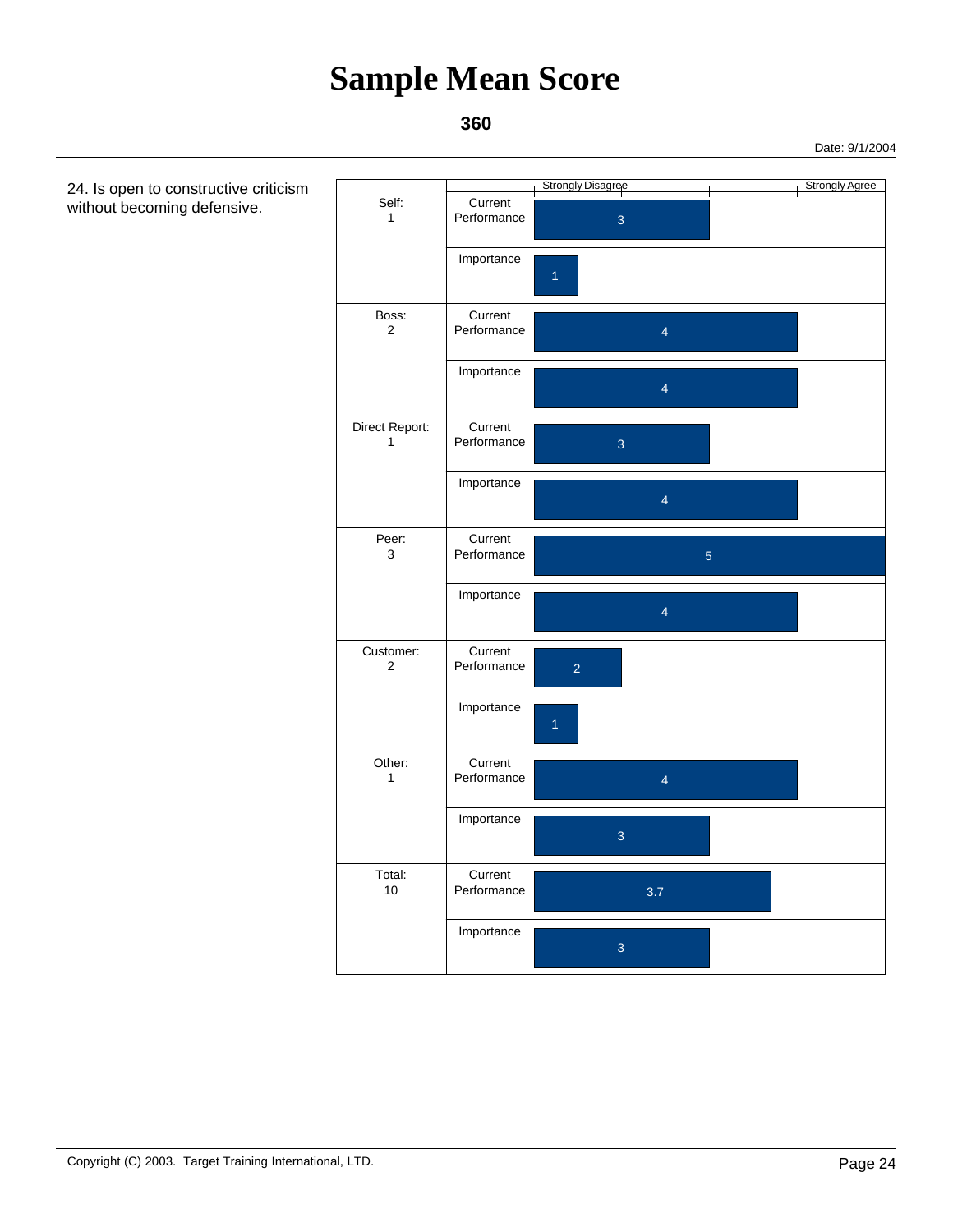

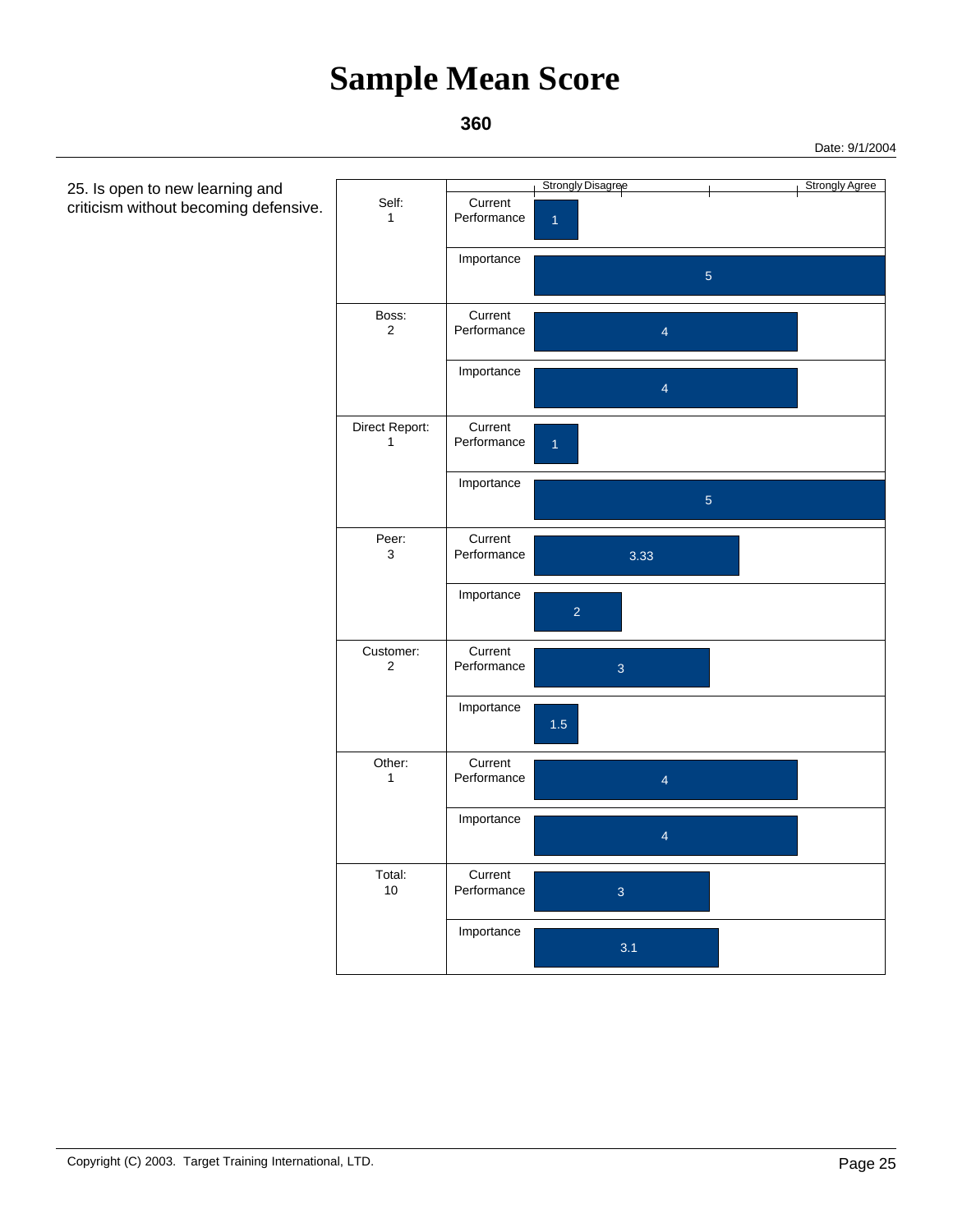### **360**



 26. People respect this person's knowledge and experience in his/her field.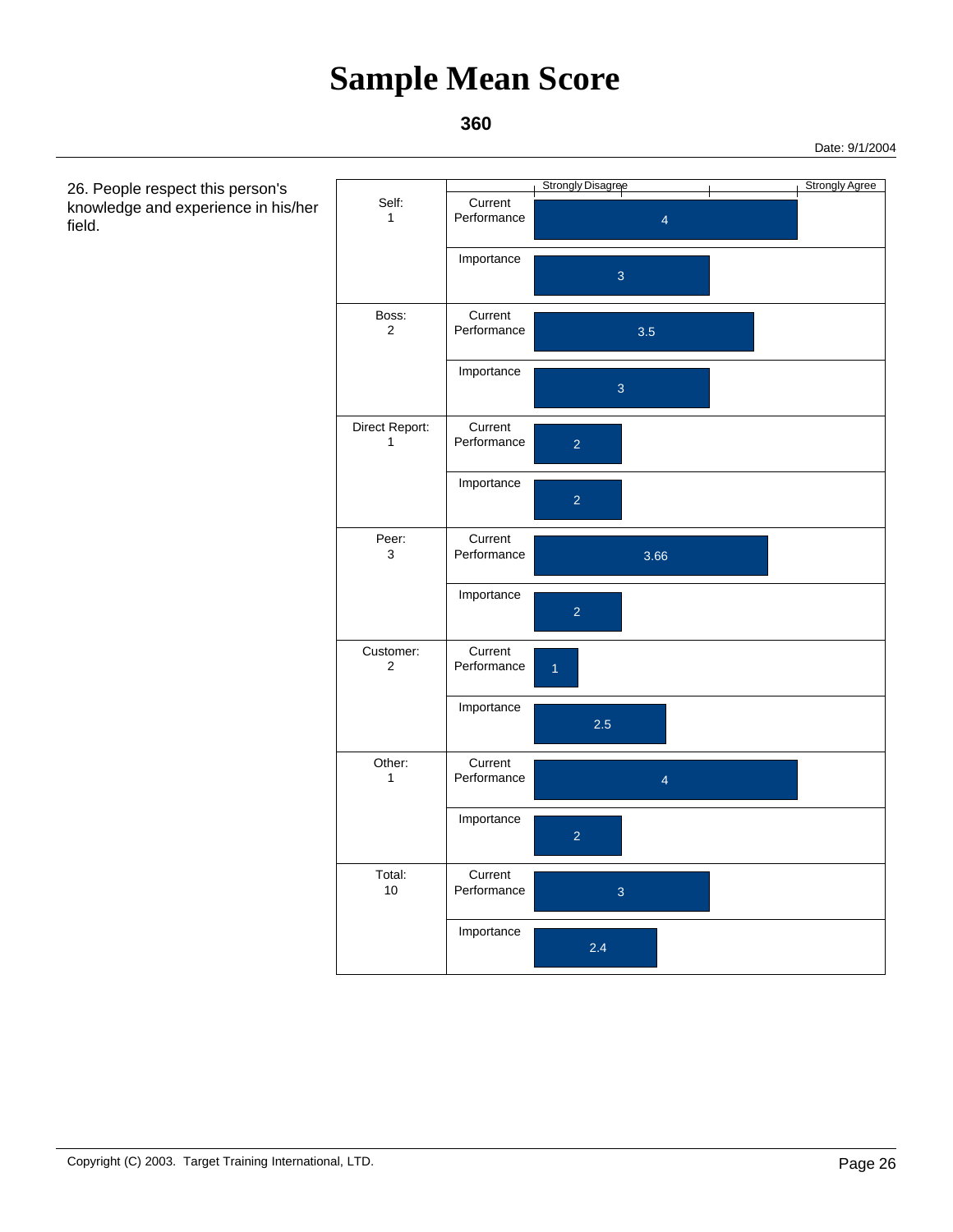### **360**

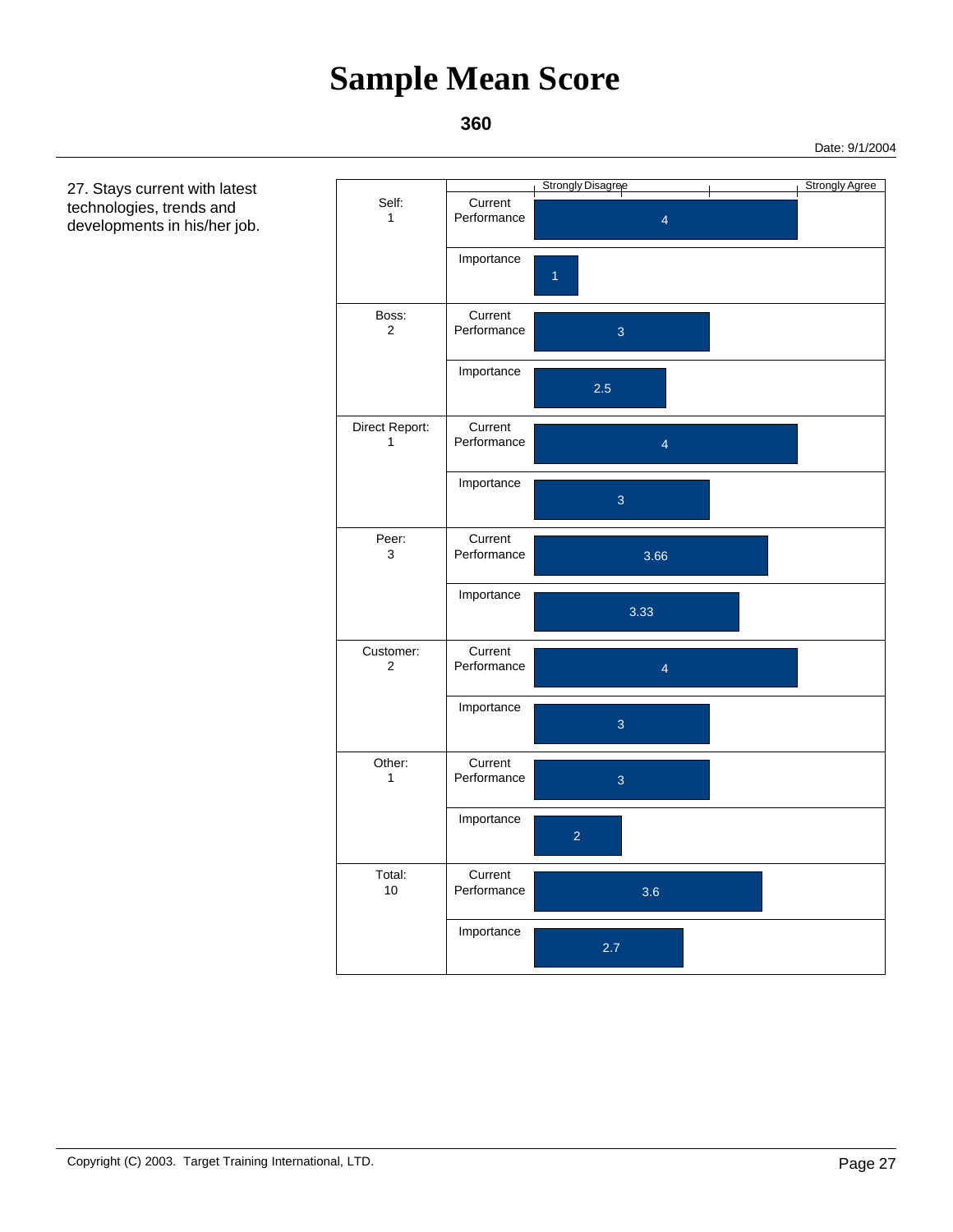### **360**

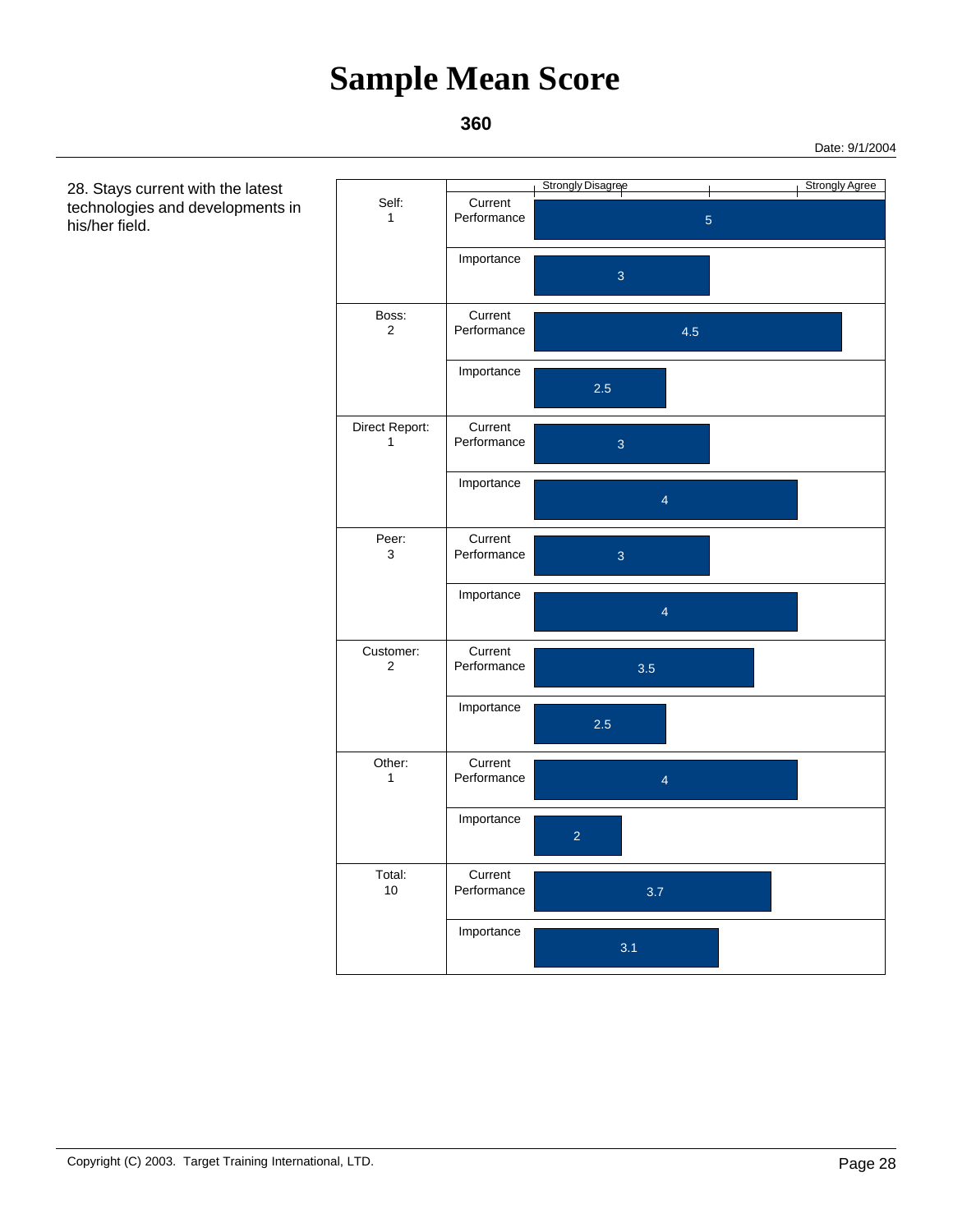### **360**